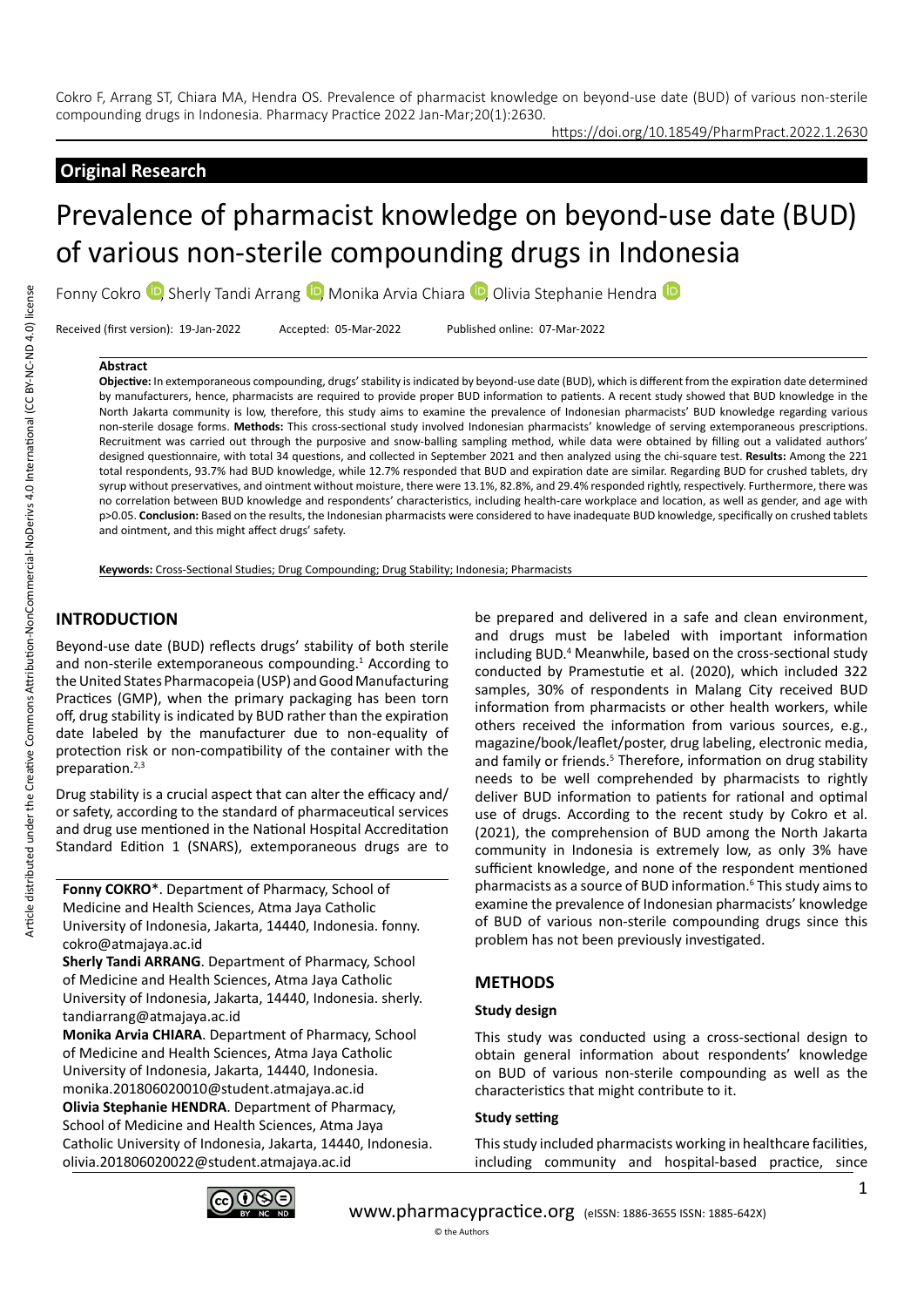Cokro F, Arrang ST, Chiara MA, Hendra OS. Prevalence of pharmacist knowledge on beyond-use date (BUD) of various non-sterile compounding drugs in Indonesia. Pharmacy Practice 2022 Jan-Mar;20(1):2630. https://doi.org/10.18549/PharmPract.2022.1.2630

compounding practice could be implemented in all healthcare setting, especially in Indonesia.

#### **Population and sample**

The population used was Indonesian pharmacists screened to become samples using the purposive and snow-balling sampling method. Based on the National Pharmacist Committee data in 2016, there are 32,386 pharmacists in Indonesia with a population ratio of = 1:7, 700; therefore, according to Charan et al, the minimal sample size needed for this study ranges from 15 with 5% absolute error to 380 with 1%.<sup>7,8</sup> Based on power calculation using G\*power 3.1 application, 145 sample is needed to acquire 95% power, with effect size w = 0.3; alpha error probability = 0.5; and  $df = 1$ ; using chi-square family test. The inclusion criteria include Indonesian pharmacists willing to fill out the questionnaire, and those with the experience of serving patient prescriptions, specifically crushed tablets, dry syrup, and/or ointment extemporaneous dosage forms. Before filling out the questionnaire, prospective respondents were informed about the objectives of this study, identity confidentiality, and the use of data for publication. Nonregistered pharmacist and pharmacy technicians were excluded from the study.

#### **Data collection and instrument**

Data collection was conducted by distributing the questionnaire through various social media platforms, including Instagram and Facebook as well as communication applications, mainly through Indonesian Pharmacists Association (IAI) Whatsapp groups, where members of IAI across regions of Indonesia were contacted. To ensure that all respondents are pharmacists, we asked for IAI membership number as confirmation to the respondents. The process of filling out the questionnaire was carried out in September 2021 with 34 questions, including sociodemographic and BUD knowledge of three common non-sterile compounding drugs found in Indonesia, namely crushed tablets, dry syrup without preservatives, and ointment without moisture. Before distribution, the questionnaire had passed face and content validity through peer-review process with clinical pharmacist expertise. Moreover, this questionnaire passed validity and reliability tests on 30 nonsample respondents using Pearson's Correlation (correlation coefficient greater than R table**)** and Cronbach's Alpha (with cutoff of 0.6) respectively.

## **Variables**

This study mostly describes the profiles of BUD knowledge among Indonesian pharmacists. However, the probability of a correlation between respondents' characteristics and BUD knowledge was also analyzed. Dependent variables include the type of health facility and location where respondents work, as well as gender, and age groups, which were all analyzed in relation to BUD knowledge. Good BUD knowledge is derived as knowledge of the right drug storage, where the storage time for the powder mixture is 180 days, syrup without preservative is 14 days, and ointment without water content is 90 days. This definition follows United States Pharmacopeia (USP) since up to date, there is no specific BUD determination in Indonesian Pharmacopeia.

## **Data analysis**

The Chi-square test was used to measure the significant correlation between respondents' characteristics and BUD knowledge using the SPSS Base version 22 application. This type of analysis is suitable for measuring nominal data between two independent samples.

#### **Ethics**

This study was implemented following the Helsinki Declaration of 1975, the design was approved by the ethics committee, School of Medicine and Health Sciences, Atma Jaya Catholic University of Indonesia in May 2021.

## **RESULTS**

A total of 221 respondents were included and filled out the questionnaire, 202 have experience serving crushed tablet extemporaneous dosage form prescriptions, while 139 and 150 have experience of serving dry syrup and ointment, respectively. Respondents' characteristic data are shown in Table 1. Regarding the workplace, there were similarities between hospital and community-based pharmacists. However, in terms of location, there were no significant differences between respondents' working within and outside Jabodetabek namely Jakarta and its surrounding. Respondents were mostly female and adults.

| Table 1. Demographic data of pharmacist respondents                  |                            |  |  |  |
|----------------------------------------------------------------------|----------------------------|--|--|--|
| <b>Characteristics of Pharmacist Respondents</b>                     | Frequencies (n (%))        |  |  |  |
| Health facility workplace<br>Hospital-based<br>Community-based       | 93 (42.1%)<br>128 (57.9%)  |  |  |  |
| Workplace location<br>Jabodetabek*<br>Outside Jabodetabek            | 118 (53.4%)<br>103 (46.6%) |  |  |  |
| Gender<br>Male<br>Female                                             | 43 (19.5%)<br>178 (80.5%)  |  |  |  |
| Age<br>Adult (21-46 years old)<br>Middle-aged ( $\geq$ 46 years old) | 199 (90%)<br>22 (10%)      |  |  |  |

\*) Jakarta and its surrounding

In the questionnaire, questions related to extemporaneous drug forms were developed to examine respondents' BUD knowledge. Regarding extemporaneous preparations, among the 221 respondents, 93.7% admitted to have knowledge about BUD, while approximately 12.7% claimed that BUD and expiration date are similar. Furthermore, 13.1%, 82.8%, and 29.4% responded rightly about BUD for crushed tablets, dry syrup without preservatives, and ointment without moisture, respectively. Confirmation questions were also provided to ascertain respondents' knowledge about BUD, and only 15.4% responded rightly, as shown in Table 2.

A bivariate analysis was conducted to determine the correlation

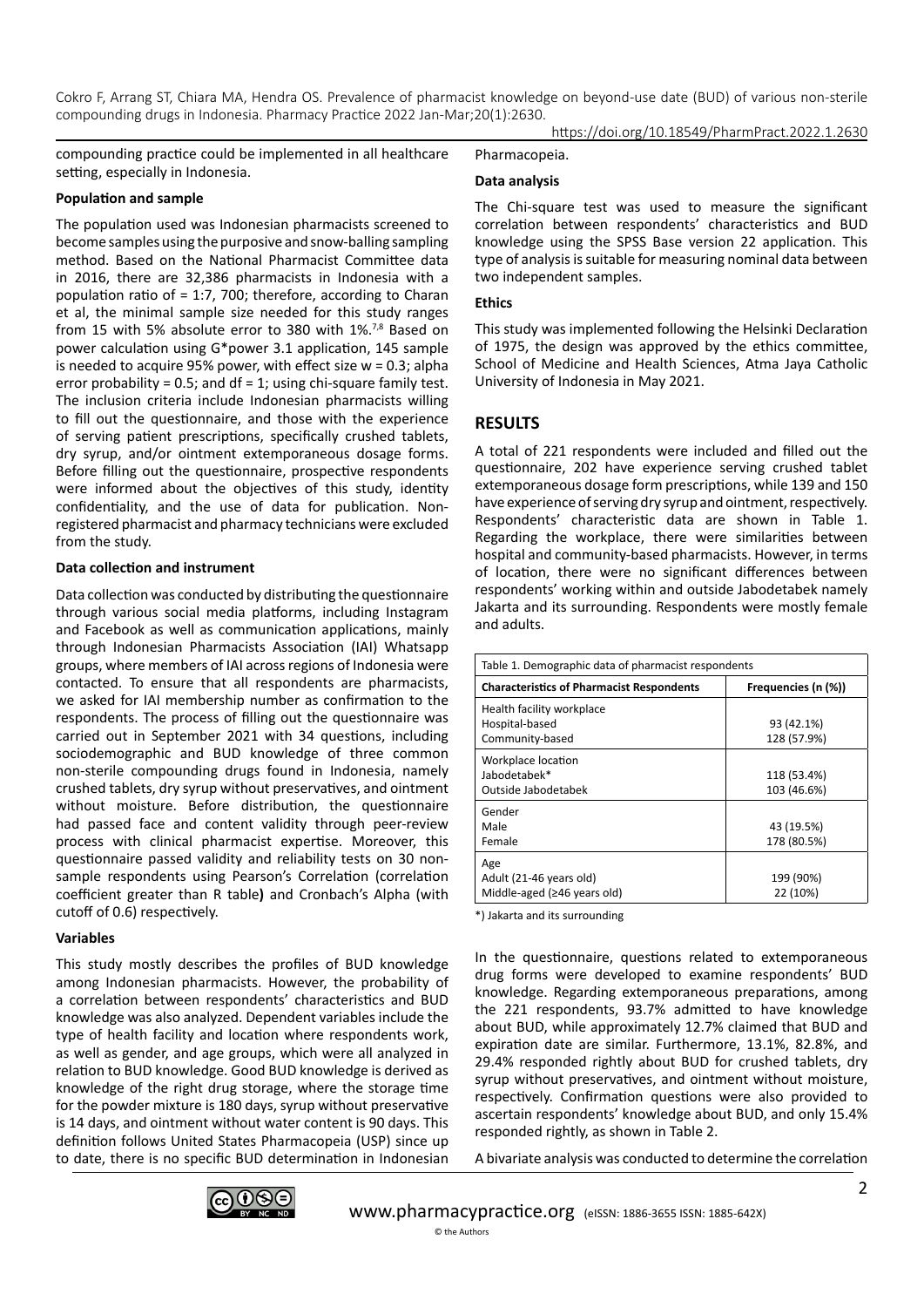Cokro F, Arrang ST, Chiara MA, Hendra OS. Prevalence of pharmacist knowledge on beyond-use date (BUD) of various non-sterile compounding drugs in Indonesia. Pharmacy Practice 2022 Jan-Mar;20(1):2630.

https://doi.org/10.18549/PharmPract.2022.1.2630

| Table 2. Descriptive data of general BUD knowledge                                                                                                                                                                                                                                                                    |                           |  |  |  |
|-----------------------------------------------------------------------------------------------------------------------------------------------------------------------------------------------------------------------------------------------------------------------------------------------------------------------|---------------------------|--|--|--|
| <b>BUD Knowledge Profile</b>                                                                                                                                                                                                                                                                                          | Frequencies (n (%))       |  |  |  |
| Have you ever heard about BUD?<br>Yes, I have<br>No, I have not heard before                                                                                                                                                                                                                                          | 207 (93.7%)<br>14 (6.3%)  |  |  |  |
| Is BUD the same as the expiration date stated on drug packaging?<br>Yes<br>No                                                                                                                                                                                                                                         | 28 (12.7%)<br>193 (87.3%) |  |  |  |
| How long can we keep crushed tablets?<br>Right answer*<br>Wrong answer                                                                                                                                                                                                                                                | 29 (13.1%)<br>192 (86.9%) |  |  |  |
| How long can we keep dry syrup without preservatives?<br>Right answer**<br>Wrong answer                                                                                                                                                                                                                               | 183 (82.8%)<br>38 (17.2%) |  |  |  |
| How long can we keep ointment without moisture?<br>Right answer***<br>Wrong answer                                                                                                                                                                                                                                    | 65 (29.4%)<br>156 (70.6%) |  |  |  |
| Knowledge confirmation question:<br>If a doctor prescribed an extemporaneous acetaminophen "X" crushed-tablet on 9 July 2021, and<br>the expiration date of the drug written on the packaging is 15 November 2021, when is BUD that<br>should be written on the patient's drug label?<br>Right answer<br>Wrong answer | 34 (15.4%)<br>148 (81.3%) |  |  |  |

\*) Based on USP 2019 recommendation, 180 days is the correct answer

\*\*) Based on USP 2019 recommendation, 14 days is the correct answer

\*\*\*) Based on USP 2019 recommendation, 90 days is the correct answer

#) Total respondents for this question was 182 pharmacists, while 39 did not finish the questionnaire.

between general BUD knowledge and four components of respondents' characteristics, including health facility workplace, location, gender, and age. The chi-square analysis results showed that there are no correlations between these aspects, with p >0.05 for every analytic measurement, as shown in Table 3.

## **DISCUSSION**

According to the United States Pharmacopeia (USP), the appropriate BUD for non-aqueous formulations is below 6 months. Meanwhile, water containing oral and topical formulations without moisture have BUD of 14 days and 90 days, respectively. Table 2 shows that the majority of respondents seemingly had inadequate BUD knowledge on crushed tablets and ointment formulations. Moreover, only a few achieved the right answer on confirmation question, which

means that the actual number of pharmacists with adequate BUD knowledge is low. To enhance Indonesian pharmacists' competency, in 2013, the Association of Indonesian Pharmacy Higher Education composed an Academic Script containing the core curriculum of pharmacist education as a standard that must be followed to ensure the quality of graduates. Based on the academic script, pharmacists are required to adequately prepare non-sterile extemporaneous compounding, determine its storage and labeling, as well as inform patients about the rational use of drugs by implementing effective communication.9,10 Consequently, Indonesian pharmacists are expected to be acquainted with the steps on gathering and delivering BUD information by making legible labeling and communicating effectively to patients. However, a previous study on BUD knowledge of the North Jakarta community found that approximately 50% of the informants consider BUD and the expiration date similar.<sup>6</sup> This result shows that there is

| Table 3. P-Value correlation test results of pharmacist' bud knowledge with respondents' characteristics |                                     |                       |        |       |  |
|----------------------------------------------------------------------------------------------------------|-------------------------------------|-----------------------|--------|-------|--|
| <b>BUD Knowledge Item</b>                                                                                | <b>Health facility</b><br>workplace | Workplace<br>location | Gender | Age   |  |
| BUD knowledge related to the difference with<br>expiration date                                          | 0.929                               | 0.101                 | 0.778  | 0.413 |  |
| BUD knowledge related to maximum duration of<br>keeping crushed tablets                                  | 0.935                               | 0.315                 | 0.184  | 0.555 |  |
| BUD knowledge related to maximum duration of<br>keeping dry syrup without preservatives?                 | 0.072                               | 0.645                 | 0.530  | 0.897 |  |
| BUD knowledge related to maximum duration of<br>keeping ointment without water content?                  | 0.622                               | 0.702                 | 0.174  | 0.794 |  |

© the Authors